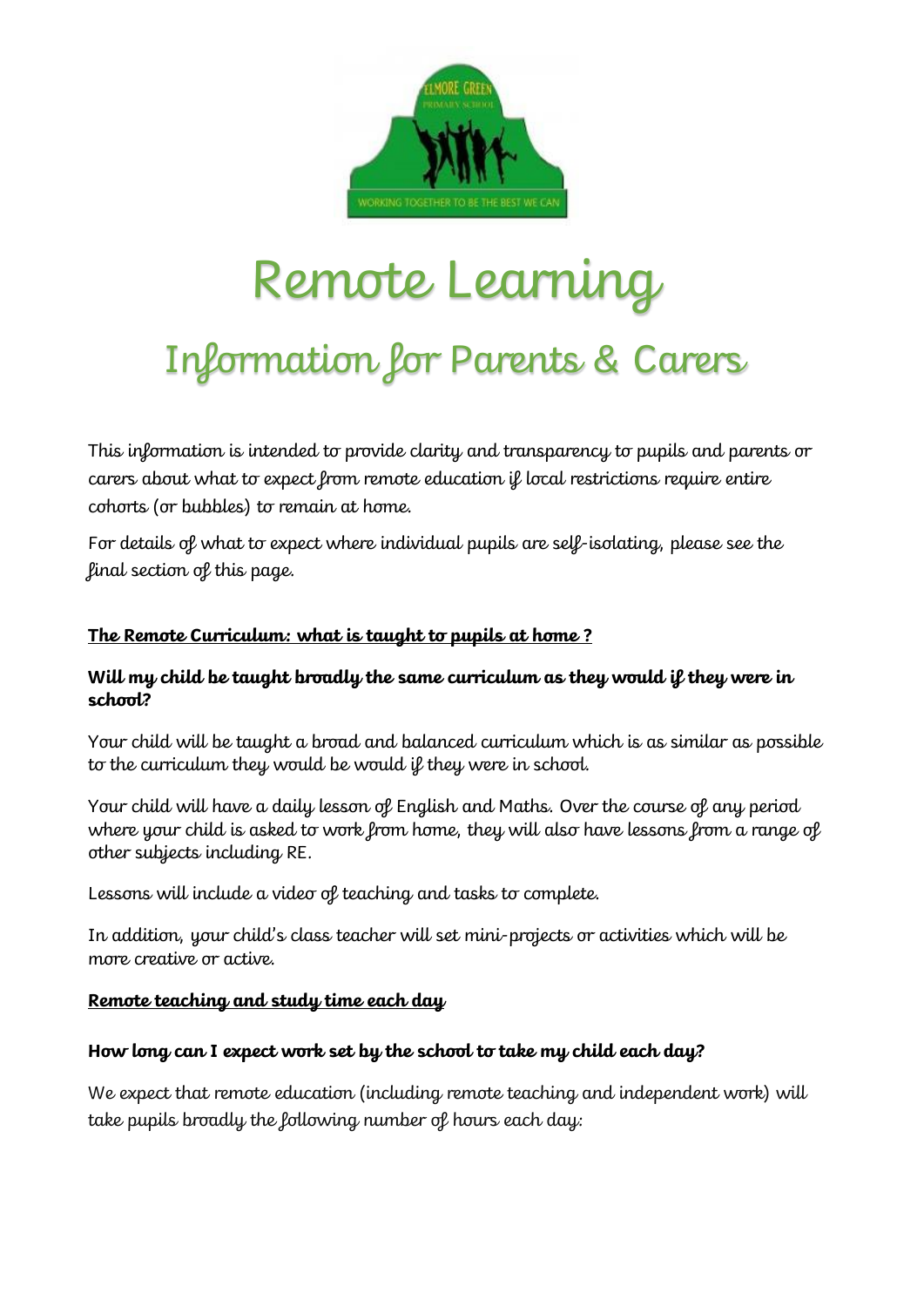| Year Group                                                                                                        | Reception                                                                                                                                                                                                             | Years 1 and 2 | Years 3, 4, 5 and 6 |
|-------------------------------------------------------------------------------------------------------------------|-----------------------------------------------------------------------------------------------------------------------------------------------------------------------------------------------------------------------|---------------|---------------------|
|                                                                                                                   | (Early Years                                                                                                                                                                                                          | (Key Stage 1) | (Key Stage 2)       |
| Government<br>guidance<br>on the<br>amount of<br>work to be<br>provided<br>$\int \alpha s \, d\alpha$<br>minimum) | No specific guidance<br>exits, however the<br>government states that of<br>the 3 hours expected at<br>Key Stage 1, that this<br>'should be less for<br>younger children'<br>Elmore Green<br>expectations are 2 hours. | 3 hours       | 4 hours             |

#### **Accessing remote education**

#### **How will my child access any online remote education you are providing?**

As part of their day-to-day learning in school at Elmore Green, your child uses technology to assist them with their learning. Our teachers use a range of different resources and approaches and are experienced in delivering teaching through new technologies. As a result, your child will be familiar with many of the approaches to remote learning that we will need to use if they cannot attend school due to isolation or a lockdown.

Remote learning will use our existing technologies to deliver teaching. Your child will have lessons daily which will include a video followed by a task. School staff will be accessible via remote contact every day to help and support and give feedback on learning.

In the Autumn term, we consulted with you regarding the devices you have at home that could be used to support your child's learning and also any internet access you may have. We will work with individuals to support home learning wherever possible, however I'm sure you can appreciate we have a limited number of resources.

As a school we use the App 'Showbie' in our direct teaching from Year 1 to Year 6. Showbie can be accessed by a username and password and is very safe and secure. We have found that Showbie supports all learners as it allows teachers to instantly see children's learning. We will use Showbie to deliver all remote teaching.

As always, we will continue to use Class Dojo to communicate with you as we also know that this is a platform you are familiar with and one which will allow us to deliver some elements of remote education should we need to.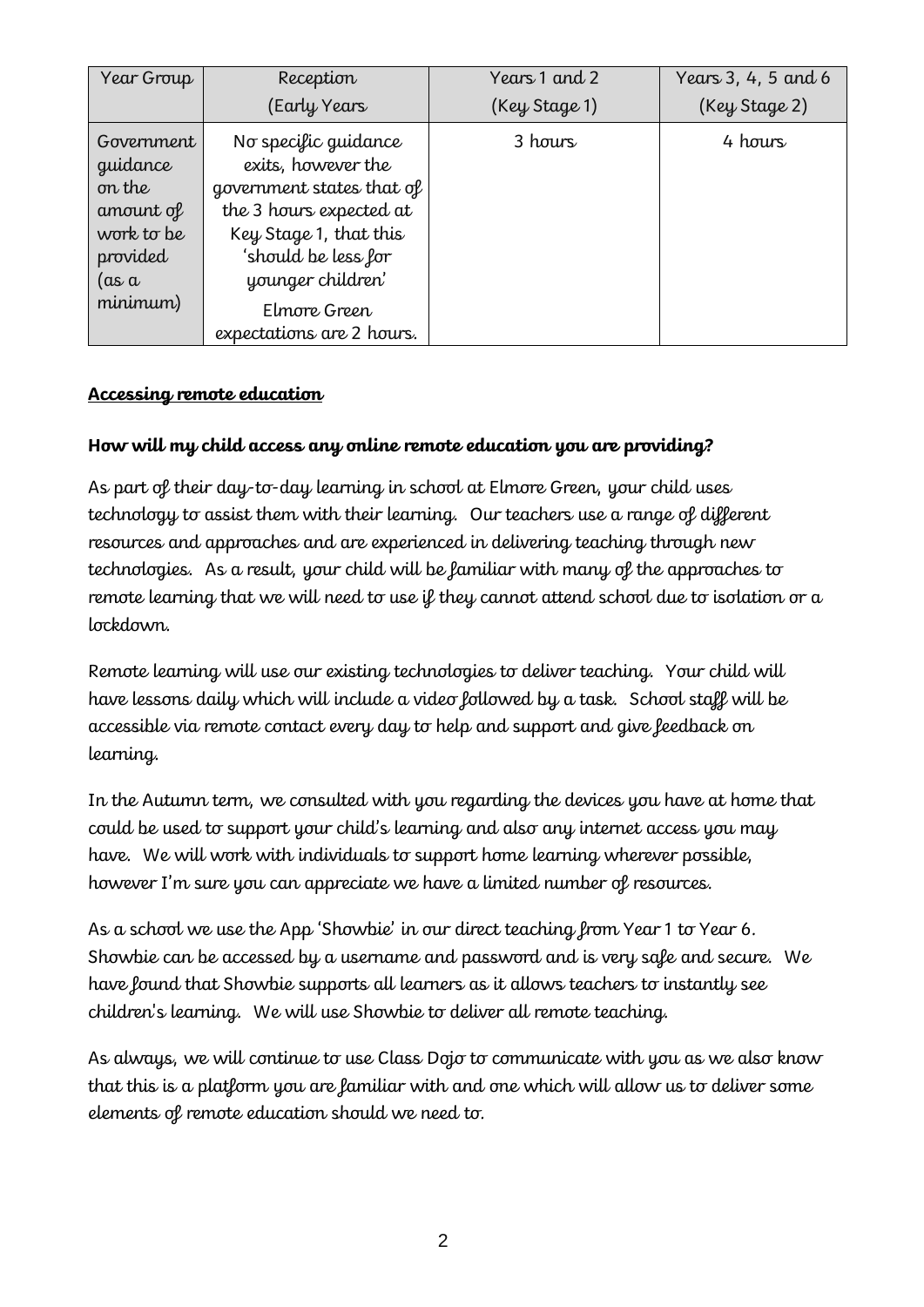#### **If my child does not have digital or online access at home, how will you support them to access remote education?**

We recognise that some pupils may not have suitable online access at home. We take the following approaches to support those pupils to access remote education:

| No suitable device                                                                                                                                                                                                                                                                                                          | Limited or no access to the internet                                                                                                                                                                                                                                                                                                                                                                                                                                                                                                                                                                                                                                                                                                                                                                                          |
|-----------------------------------------------------------------------------------------------------------------------------------------------------------------------------------------------------------------------------------------------------------------------------------------------------------------------------|-------------------------------------------------------------------------------------------------------------------------------------------------------------------------------------------------------------------------------------------------------------------------------------------------------------------------------------------------------------------------------------------------------------------------------------------------------------------------------------------------------------------------------------------------------------------------------------------------------------------------------------------------------------------------------------------------------------------------------------------------------------------------------------------------------------------------------|
| The school has a limited amount of devices<br>that can be loaned to pupils to complete<br>remote education. The allocation of these<br>devices are based on the audit we carried out<br>in the Autumn term. If your circumstances<br>change, we ask that to inform us as soon as<br>possible and we will endeavour to help. | The school will endeavour to support any<br>issues utilising the resources available to<br>them at any given moment in time (i.e.<br>Government initiative to ensure access to the<br>internet https://get-help-with-<br><u>tech.education.gov.uk/about-increasing-</u><br>mobile-data or https://get-help-with-<br>tech.education.gov.uk/how-to-request-4g<br>wireless-routers)<br>If no solution to suitable online access can<br>be found, then the school may provide a<br>school place (if possible -dependent on<br>current guidance) or supply 'paper-based'<br>remote learning. If 'paper-based' learning is<br>provided then the school will require it to be<br>returned weekly for marking and feedback,<br>before new work is set, to ensure the<br>curriculum being provided meets the needs of<br>each learner. |

# **How will my child be taught remotely?**

We use a combination of the following approaches to teach pupils remotely:

- live teaching (online lessons) and chats using Showbie and Class Dojo.
- recorded teaching (e.g. Oak National Academy lessons, video/audio recordings made by teachers).
- If needed, printed paper packs produced by teachers (e.g. workbooks, worksheets).
- Commercially available websites supporting the teaching of specific subjects or areas, including video clips or sequences.

# **Engagement and feedback**

#### **What are your expectations for my child's engagement and the support that we as parents and carers should provide at home?**

It is in your child's best interests to complete the work that has been set. Although we understand it is challenge to manage home learning, we are very concerned that your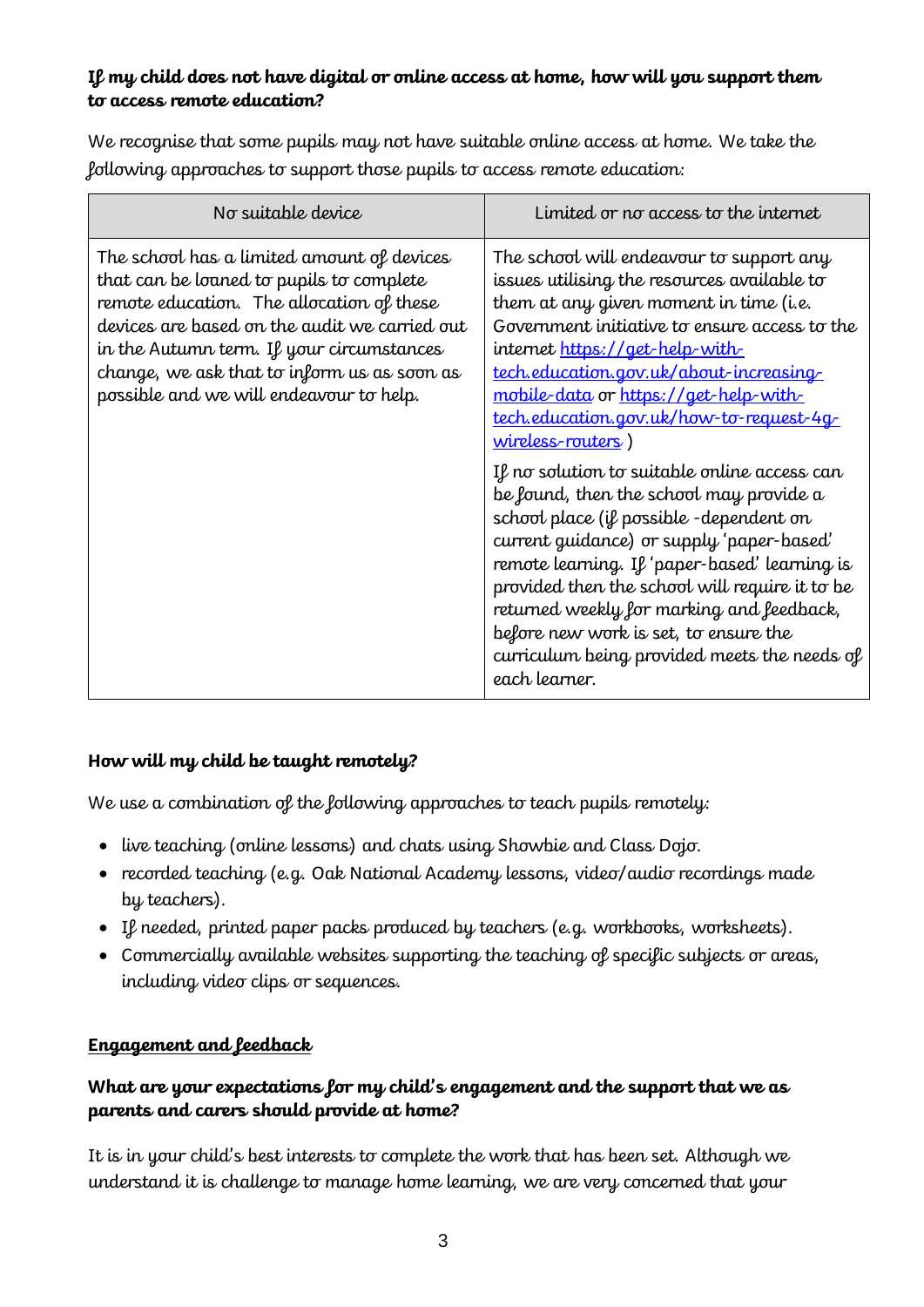child has already missed out on so much of their education in recent months. Some children will be catching-up with the effects of missing out on teaching for a long time to come. We would encourage all parents and carers to support their child and the school in its efforts to deliver the best possible education in these challenging times.

We expect;

- All children to complete the work set on a daily basis. If this is not possible, then you must contact us to explain the reason for this.
- Parental support for their child, particularly in Early Years and Key Stage 1 as we know that younger pupils will not be able to learn independently. This will involve helping your child to access the videos set by the teacher and talking through the work that has been set.

Your child's teacher will post a class story on Dojo every morning to inform you of the schedule for the day. This helps your child to have a routine and know the expectations of their teacher, even if they are learning remotely. We have asked teachers to suggest a schedule for each teaching day, as they then can make sure they are available to support the learning in each subject, either by answering questions or by responding to your child's completed task by giving feedback.

We realise that some parents and carers may find it difficult to follow the schedule set by their child's teachers due to work commitments for example, and we would ask that you message your child's teacher to inform them of when your child will complete the daily tasks if they cannot do so in line with the schedule.

# **How will you check whether my child is engaging with their work and how will I be informed if there are concerns?**

Class Teachers report to the school's leaders on a daily basis if they have any pupils who have not engaged with remote learning. A member of school staff will contact parents/carers if pupils are not engaging with remote education.

# **How will you assess my child's work and progress?**

Feedback can take many forms and does not always mean extensive written comments for individual children. For example, whole-class feedback or quizzes marked automatically via digital platforms are also valid and effective methods, amongst many others. Our approach to feeding back on pupil work is as follows:

- Your child's work will be marked after each lesson either by the class teacher or teaching assistant.
- This may take the form of either written feedback or recorded voice notes on Showbie.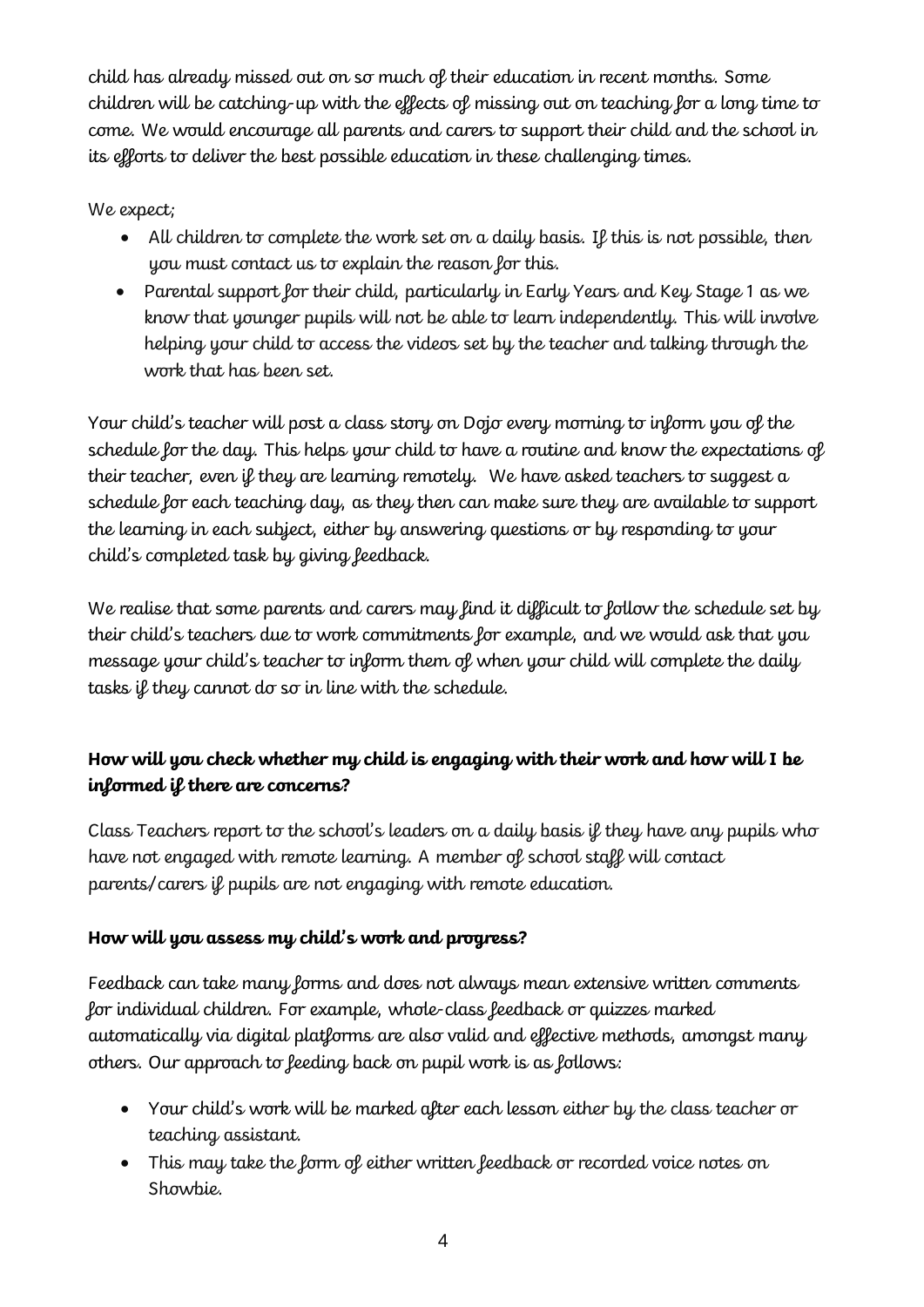- Marking will address any misconceptions and form the basis for assessing the next steps in learning that are required.
- Your child will receive feedback before they start their next lesson in that subject. However, this will only be the case if you follow the schedule set by your child's class teacher. Work submitted after 3:25pm may not be marked before the next lesson. Please contact your child's teacher to discuss this further should you not be able to follow the schedule set at any point.

# **Additional support for pupils with particular needs**

# **How will you work with me to help my child who needs additional support from adults at home to access remote education?**

We recognise that some pupils, for example some pupils with special educational needs and disabilities (SEND), may not be able to access remote education without support from adults at home. We acknowledge the difficulties this may place on families, and we will work with parents and carers to support those pupils in the following ways:

- Any pupils with SEND will have a tailored curriculum that is planned to the level that they are working at. This will be set in liaison with Mr Jones (Assistant Headteacher responsible for inclusion) your child's class teacher and the member of support staff who works with your child. Our approach to learning with your child may include video messaging more frequently as we appreciate that this may be more appropriate depending on your child's needs.
- We will discuss any approaches to remote learning for pupils with SEND with each parent as required.

#### **Remote education for self-isolating pupils**

Where individual pupils need to self-isolate but the majority of their peer group remains in school, how remote education is provided will likely differ from the approach for whole groups. This is due to the challenges of teaching pupils both at home and in school.

# **If my child is not in school because they are self-isolating, how will their remote education differ from the approaches described above?**

Your child will have access to remote education throughout any isolation period.

The expectation will be the same as explained above, however feedback may not happen during the school day due to their class teacher being involved in the direct teaching of pupils in school.

Where possible, the learning for your child will continue and teachers will endeavour to deliver the same lessons that are available to 'school-based' pupils for English and Maths.